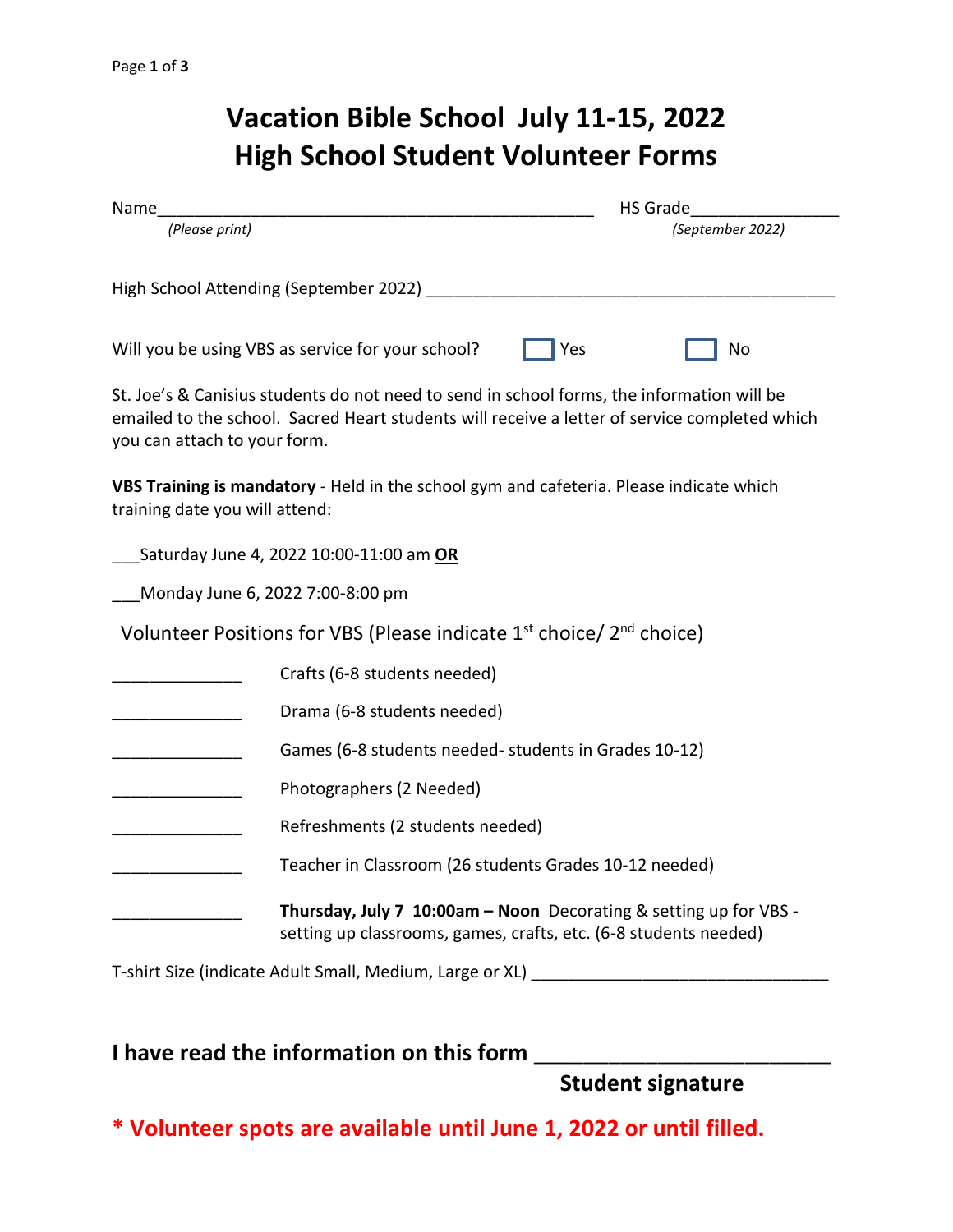## **VBS Student Volunteer and Parent Contract – 2022**

#### *Faith in Action Cards/Service Sheets*

Your Faith in Action card or service sheet that you need completed for either Confirmation service or School service need to be attached to the volunteer forms. All service forms must be received by June 24, 2022. Completed service cards/sheets will be returned on VBS Friday when you drop off your t-shirt.

Please note: St. Joe's, Canisius and Sacred Heart students do not need to send in school forms.

#### *Dress Code*

Please note: How you dress gives off a big message about how you are. All VBS Volunteers will be given a Colored Coded T-Shirt at the mandatory training meeting (See below) that must be worn during VBS. T-Shirts need to be returned on Friday, July 15, 2022 after the Closing Celebration. (Remember to bring a shirt to change into)

- Ladies- Jeans or Capris. No shorts/leggings No flip flops. Please wear sandals, shoes or sneakers.
- Gentlemen- Pants must be worn at the waistline. Sagging is not acceptable; underwear must remain "down under". No flip flops. Please wear sandals, shoes or sneakers

#### *Behavior*

Anyone who is caught fooling around will be sent home and will not receive credit for any of their hours. Cell Phones- NO ONE is allowed to use cell phone or text from 9-11:45am during Vacation Bible School.

#### *Training is Mandatory*

You must attend the training session on either SATURDAY JUNE 4, 2022 at 10:00 – 11:00 AM **OR**  MONDAY JUNE 6, 2022 at 7:00 TO 8:00 PM in the school gym to receive credit for service hours.

#### *Attendance*

You MUST be present 9:00 – 11:45 AM Monday – Friday during VBS week and also attend the training session. No one will be allowed to leave early. Teachers need to sign in and out every day at the tables in front of the Family Faith Formation office. All other VBS volunteers will sign in and out in the gym.

I have read the above VBS requirements and agree to the terms. I understand that I will be sent home if I do not abide with them.

#### *Photo Release*

By volunteering for VBS, St. Gregory the Great Family Faith Formation has my permission to use my or my child's photograph publicly to promote St. Gregory the Great Family Faith Formation. I understand that the images may be used in our print publications, online publications, presentations, websites, and social media.

| Student Signature | Date |
|-------------------|------|
|                   |      |
| Parent Signature  | Date |

## **\* Volunteer spots are available until June 1, 2022 or until filled.**